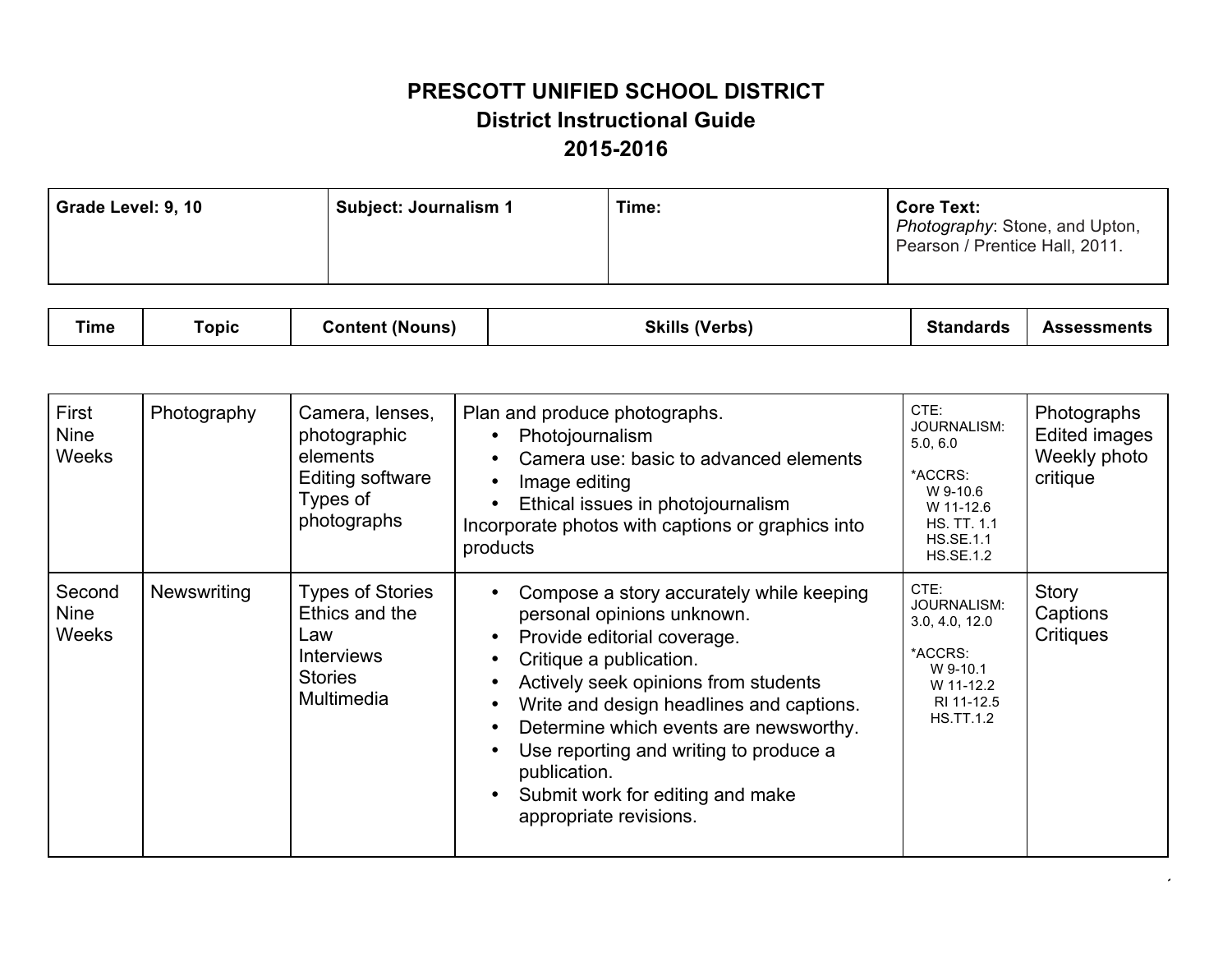## **PRESCOTT UNIFIED SCHOOL DISTRICT District Instructional Guide 2015-2016**

| Time:<br><b>Core Text:</b><br>Subject: Journalism 1<br>Grade Level: 9, 10<br>Photography: Stone, and Upton,<br>Pearson / Prentice Hall, 2011. |  |
|-----------------------------------------------------------------------------------------------------------------------------------------------|--|
|-----------------------------------------------------------------------------------------------------------------------------------------------|--|

| Skills<br><b>CLA</b><br>/Varhe<br>้วnic<br>.<br>. ıme<br>(Nouns<br>.<br>ns<br>ш.<br>the contract of the contract of the contract of |
|-------------------------------------------------------------------------------------------------------------------------------------|
|-------------------------------------------------------------------------------------------------------------------------------------|

| <b>Third</b><br><b>Nine</b><br><b>Weeks</b> | <b>Graphic Design</b>                            | Elements of<br>Design<br>Color<br>Typography<br><b>Branding</b><br>Layouts & Grids                                              | Plan visual execution of concept/theme<br>through fonts, layouts, colors, textures and<br>graphics.<br>Plan visual execution of product<br>Create unifying visual elements.<br>Avoid visual monotony.<br>Create style palettes/section templates.<br>Plan color for most effective usage.<br>Modify layouts to meet spread needs.<br>Create and compile a visual media file from<br>outside sources.<br>Check layouts for consistency, quality. | CTE:<br>JOURNALISM:<br>7.0, 8.0, 10.0<br>*ACCRS:<br>W 9-10.4<br>W 11-12.4                                     | PHS logo<br>Poster<br>T-Shirt<br>Web Page |
|---------------------------------------------|--------------------------------------------------|---------------------------------------------------------------------------------------------------------------------------------|-------------------------------------------------------------------------------------------------------------------------------------------------------------------------------------------------------------------------------------------------------------------------------------------------------------------------------------------------------------------------------------------------------------------------------------------------|---------------------------------------------------------------------------------------------------------------|-------------------------------------------|
| Fourth<br><b>Nine</b><br><b>Weeks</b>       | Intro to<br>Yearbook and<br>online<br>publishing | Appropriate<br>Coverage<br>Aspects of<br>$\bullet$<br>Publication<br>Publication<br>Production<br>Leadership<br><b>Teamwork</b> | Understand role and responsibilities of each<br>staff member and purpose of the publication.<br>Use the skills necessary to plan and produce<br>a publication.<br>Conduct research using a variety of sources.<br>Conceive coverage ideas and create ways to<br>present the material.<br>Gather information from a variety of sources<br>to provide balance.                                                                                    | CTE:<br>JOURNALISM:<br>3.0, 12.0<br>*ACCRS:<br>RI 9-10.1 / RI<br>$11 - 12.1$<br>SL 9-10.1 / SL<br>$11 - 12.1$ | Yearbook<br>Cover<br>Yearbook<br>Page     |